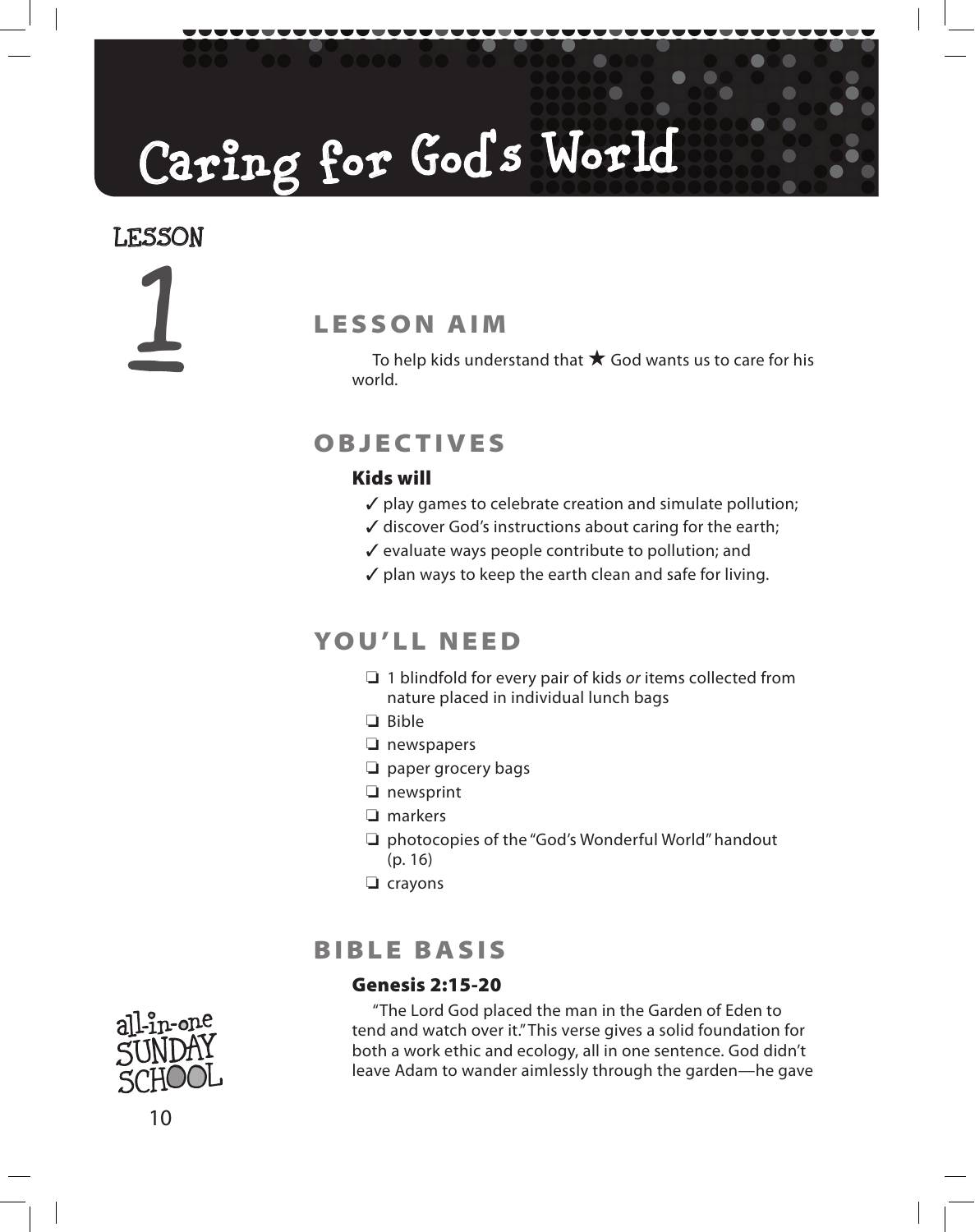Adam a purpose for living. Work and responsibility for our living space are not the result of human sin, but part of God's original plan for people.

God made humans the rulers and caretakers of his newly created world. It's a sacred trust that all Christians share, not only for practical reasons, but theological ones, as well.

#### Psalm 104:24

The great variety displayed in the natural world is a fitting tribute to the creativity of the Creator! After spending a day in nature, even the most determined agnostic must wonder how all this beauty could possibly have happened by chance.

# Understanding Your Kids

This is one of many lessons in which the teachers might very well learn something from the children. Kids live in a world where the environment is often at center stage in the media. They're bombarded with messages about how to care for the earth.

It's a good thing kids are learning to "think green," because they're the ones who will live with or repair the damage done by preceding generations. Christian kids have even more reason to get involved in environmental matters. It's their Godgiven task!

Being excited about taking care of the environment and living out that concern on a day-to-day basis are two different matters. When you're out and about, it's sometimes easier to pitch an aluminum can in the trash than to find a recycle bin. Real conservation means remembering to turn off lights, hiking or biking instead of hitching a car ride, and cooling off in the shade instead of in the air conditioning. Kids are often tempted to do things the easy way instead of the "green" way. They need lots of encouragement and affirmation to develop and stick to an environment-conscious lifestyle that will keep God's earth green for future generations.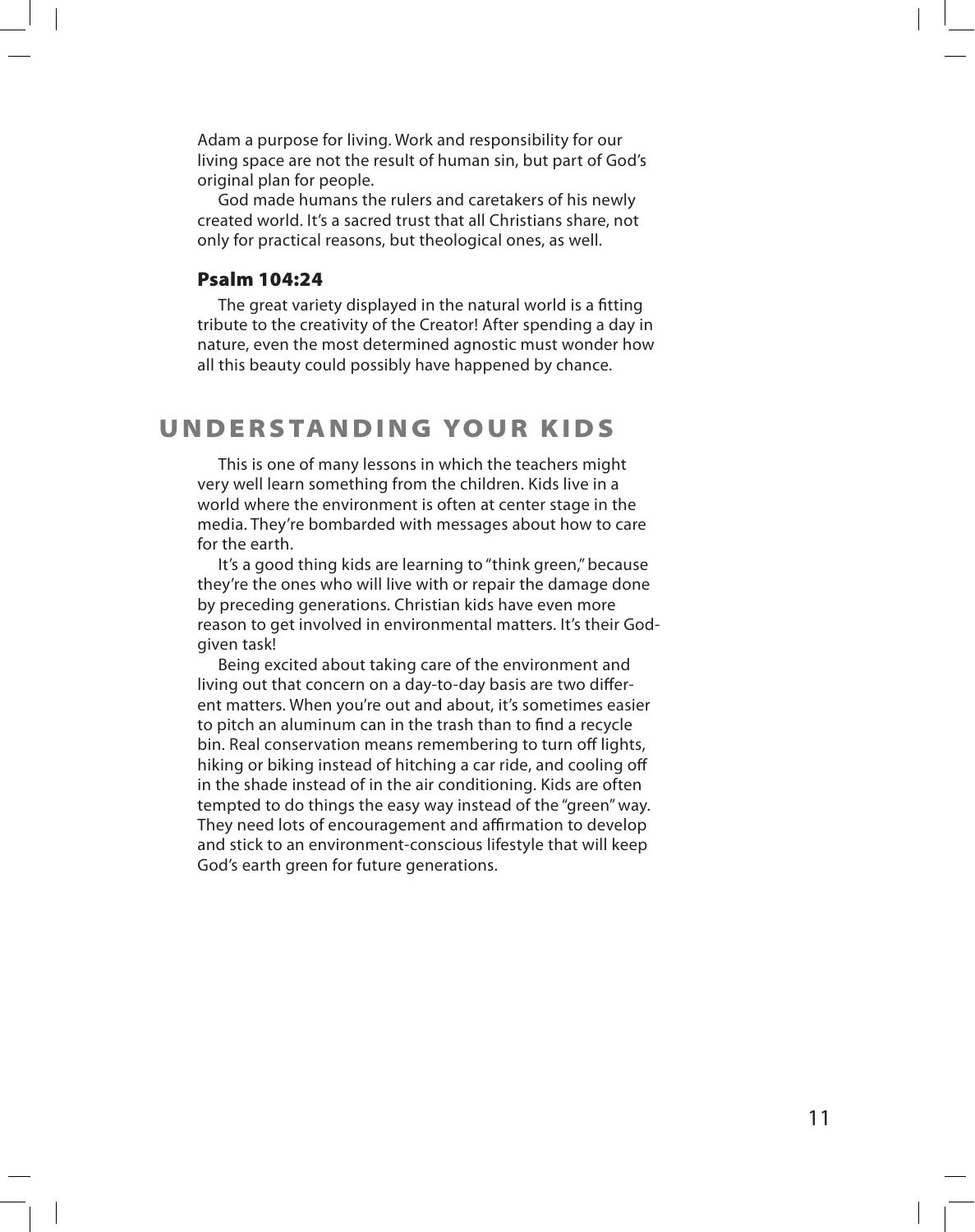# The Lesson  $\odot$



# aT TenTion Gr abber

#### **Find a Tree** (outdoor activity)

Tell the class you're going to begin this lesson with a very different kind of nature study. Have kids form pairs—preferably with an older and younger student in each pair. Take the group outside and walk to a place where there are several trees.

Gather everyone in the middle of the trees and say: **One partner will put on a blindfold. The other partner will lead the blindfolded partner to a tree, any tree. When you get to your tree, feel it very carefully with your hands. Try to learn everything about that tree you can without looking at it. Then your partner will lead you back to the center, spin you around three times, and take off the blindfold.**

After everyone has felt a tree, been spun around, and sat down, remove the blindfolds and find out how many kids can find the trees they touched. If it's a nice day, sit down on the grass to discuss the experience.

Ask:

♦ **What was it like to examine a tree with your hands?** (I felt silly; it felt kind of neat.)

♦ **How did you feel when you did or didn't recognized the tree you felt?** (I was glad; surprised I could recognize it.)

♦ **What do you like about trees?** (They give us shade and fruit; they're pretty to look at.)

Say: **Trees are a wonderful part of God's creation. They're part of God's gift to us, and we need to take care of them.**  God put trees in the garden where he made the very first **man and woman. Today, we're going to talk about what happened in that garden and about the important job God**  gave to that first man.

#### **Creation Mysteries** (indoor activity)

Collect several items from nature that have different textures and place them in separate brown lunch bags. You might include a smooth leaf, flower petals, a thistle, a pine branch, garden soil, a bird feather, and a rock. Have kids take turns feeling what's in each bag without looking. After everyone has had a chance to touch the mystery items, let the younger kids tell you what they think each bag contains. Then spread out the mystery items on a table.

Ask:

♦ **Which was your favorite thing to touch?** Answers will differ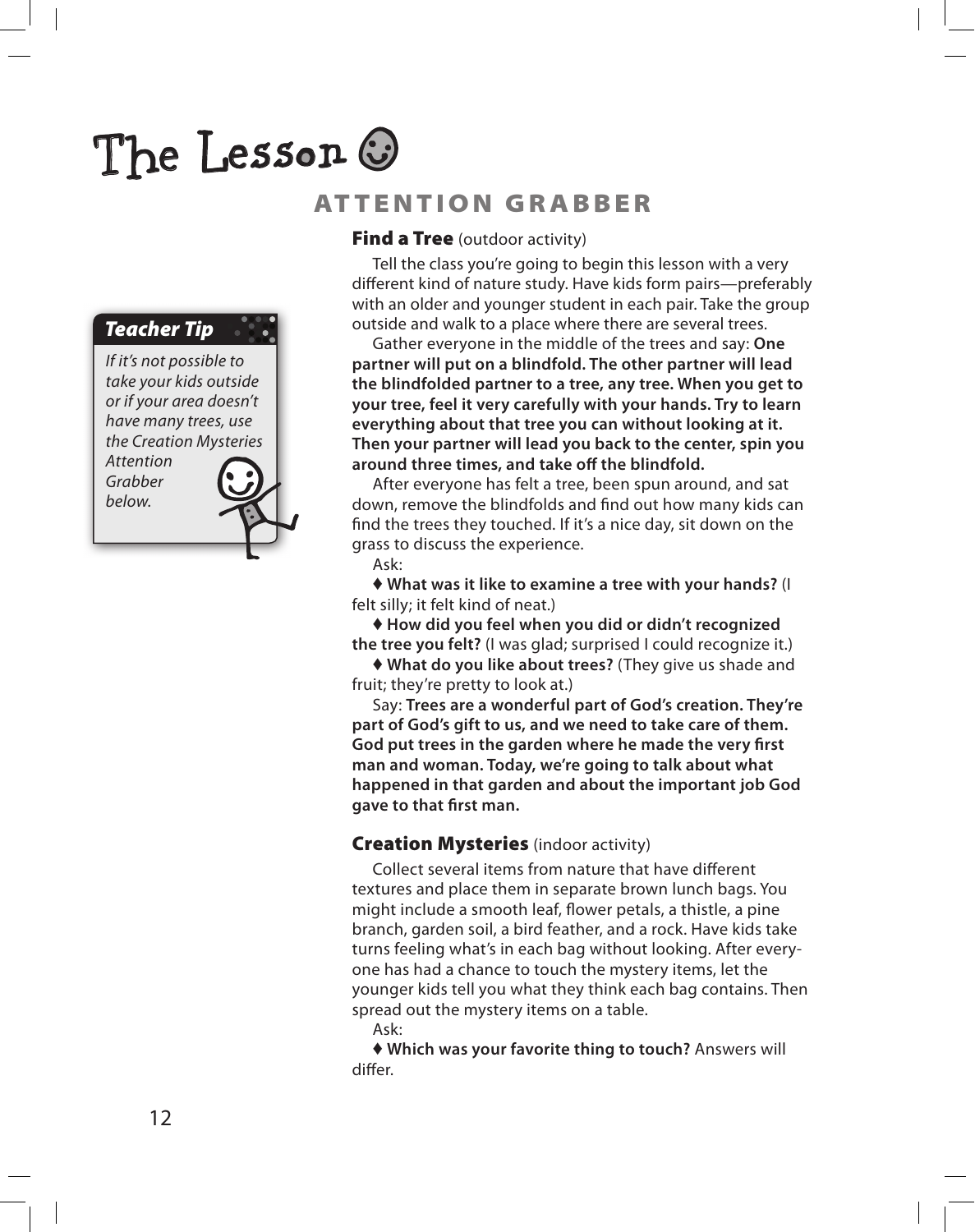♦ **What can you learn about things without using your eyes?** (What they feel like; how they're put together.)

Say: **Did you know God gave us the very important job of taking care of all these things? It happened way back when God created the world. God wants us to care for his world.**  ★ **Let's find out about that by taking a trip back to the beginning of the earth.**

### **BIBLE STUDY**

#### The World God Made (Genesis 2:15-20)

Say: **Today we're going to make a copy of the Garden of Eden—where God put the first people he ever made.**

Have kids volunteer for the following parts by raising their hands. Explain that kids will stay in their seats now and then play their roles when you read through the Bible passage.

♦ **First of all, our garden has a man named Adam. Who wants to be Adam?**

♦ **The Bible talks about a river running through the garden. We need two or three people to stretch out on the ground to make the river.**

♦ **Now we need a couple of trees. Who wants to be a tree?**

♦ **Now we need two more trees—the tree of life and the tree of having knowledge of good and evil.**

♦ **Last of all, we need people to be all kinds of birds and animals.**

Be sure all kids who haven't been chosen for another part become birds and animals.

Say: **Great! Now we're all ready. Listen for your part and be ready to take your place in the garden as I read the story from the Bible.**

Read Genesis 2:15-20 aloud, pausing to cue kids to perform their assigned parts. Some students may be excited about this kind of Bible study and want to do it again. That's fine—do it again if you have time.

Ask:

♦ **What do you think the Garden of Eden was like?** (It was full of beautiful trees and flowers and friendly animals.)

Say: **I think Adam enjoyed living in the garden, taking care of it, and watching over all the animals. But soon Adam and Eve sinned, and God made them leave the garden. Then more and more people were born, and they began to spread all over the earth. Now we have the whole world to take care of.** ★ **God wants us to care of his world.** Ask:

♦ **What do you think of how we're taking care of God's world?** Kids' responses will vary.

#### *Teacher Tip*

*Choose a kid-friendly Bible such as Group's*  Hands-On Bible*® (group.com) for use with the lessons.*

*You may want to have an older student read the Bible passage so you can be free to coach the children on when to take their places and how to play their parts.*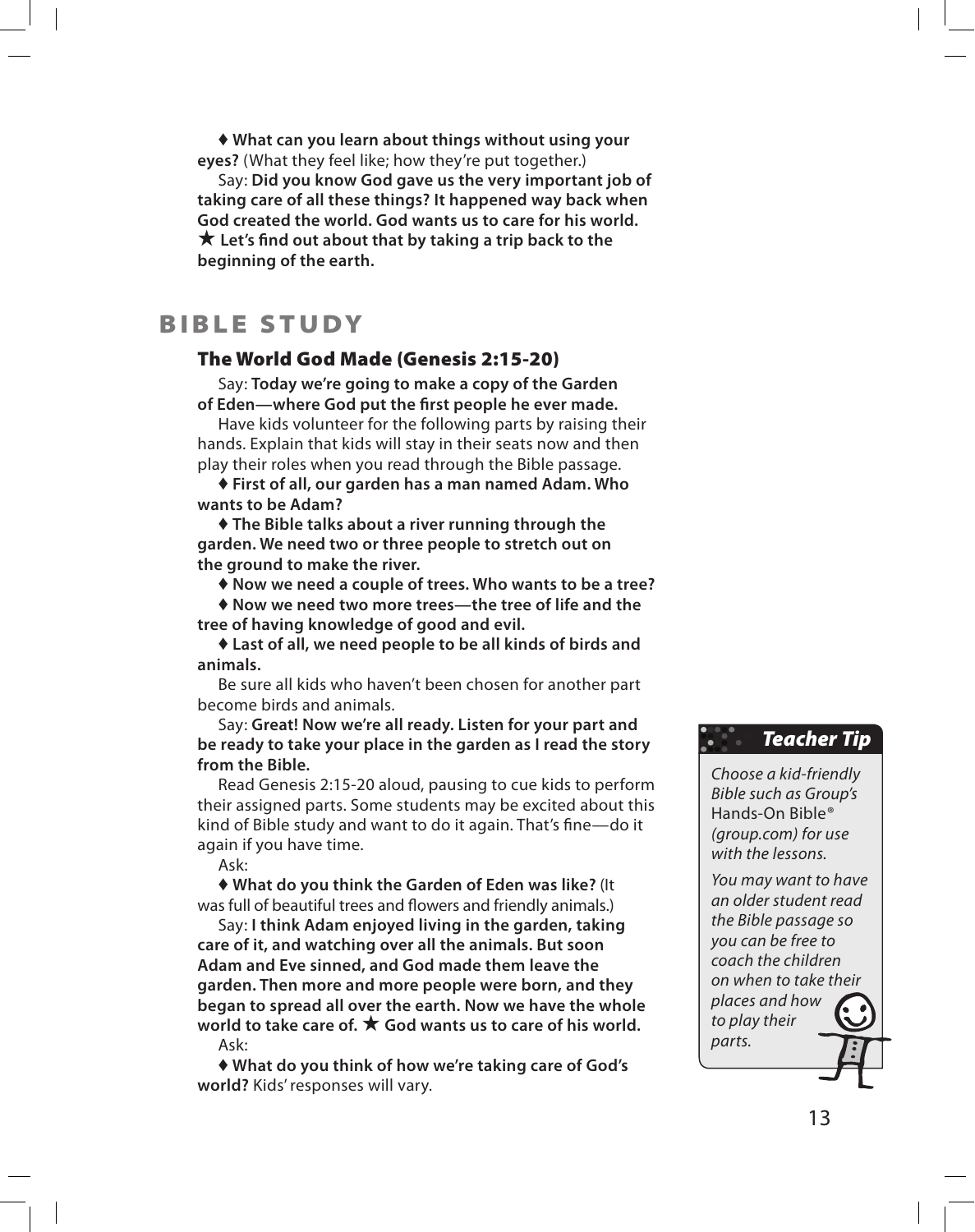# life applic aTion

#### Clean Sweep

Say: **Let's see what kind of job we're doing taking care of the part of God's world we live in. We're going to go outside for a "look and listen" walk. I want you to be totally silent no talking at all. Listen for all the sounds you can hear, and look around for any garbage or pollution you can see. Don't talk until we're sitting here in our places again.**

Take the kids for a two-minute walk. Then bring them back inside and discuss what they saw and heard. Ask about the natural sounds and the human-made sounds. Talk about natural beauty and human-made pollution. If you want, have kids go back outside and pick up any trash they saw on the walk. Ask:

♦ **How do you think God feels when he sees how people have messed up the beautiful world he created?** (Sad; angry; disgusted.)

Say: **Let's play a game called Clean Sweep and see if that will help us understand.**

Have kids count off by threes. Have "Ones" and "Twos" form a big circle together. Give each child in the circle a sheet of newspaper. Give "Threes" each a paper grocery bag, and have them get on their hands and knees in the middle of the circle.

Say: When I say "go," Ones and Twos will start tearing their **newspapers into little pieces and throwing the pieces into the circle. The Threes will try to keep the circle clean by picking up all the paper shreds and putting them in their bags. I'll call time after one minute, and then we'll see if the Threes were able to keep the circle clean. Ready? Go!**

After the minute is up, have everyone help the Threes gather the paper shreds. Then ask:

♦ **What was this game like for you?** (It was fun, but I felt bad about making the other group work so hard.)

♦ **How is this game like what's happening in the real world?** (A lot of people are polluting and only a few are trying to clean it up; not everyone is taking care of the earth.)

 $\blacklozenge$  How does being a Christian make a difference in the **way we feel about keeping the earth clean?** (We know God made the earth so we should want to work hard to please God.)

Say: ★ **God wants us to care for his world. Tell me about the things you do to help care for the earth.** List kids' responses on newsprint.

Ask:

♦ **What else can we do to help care for the earth?** If kids haven't already mentioned these things, bring them up: We

#### *Teacher Tip*

*If you have extra time, have kids return to their three groups and create posters or banners urging people to take good care of the wonderful world God has given us.*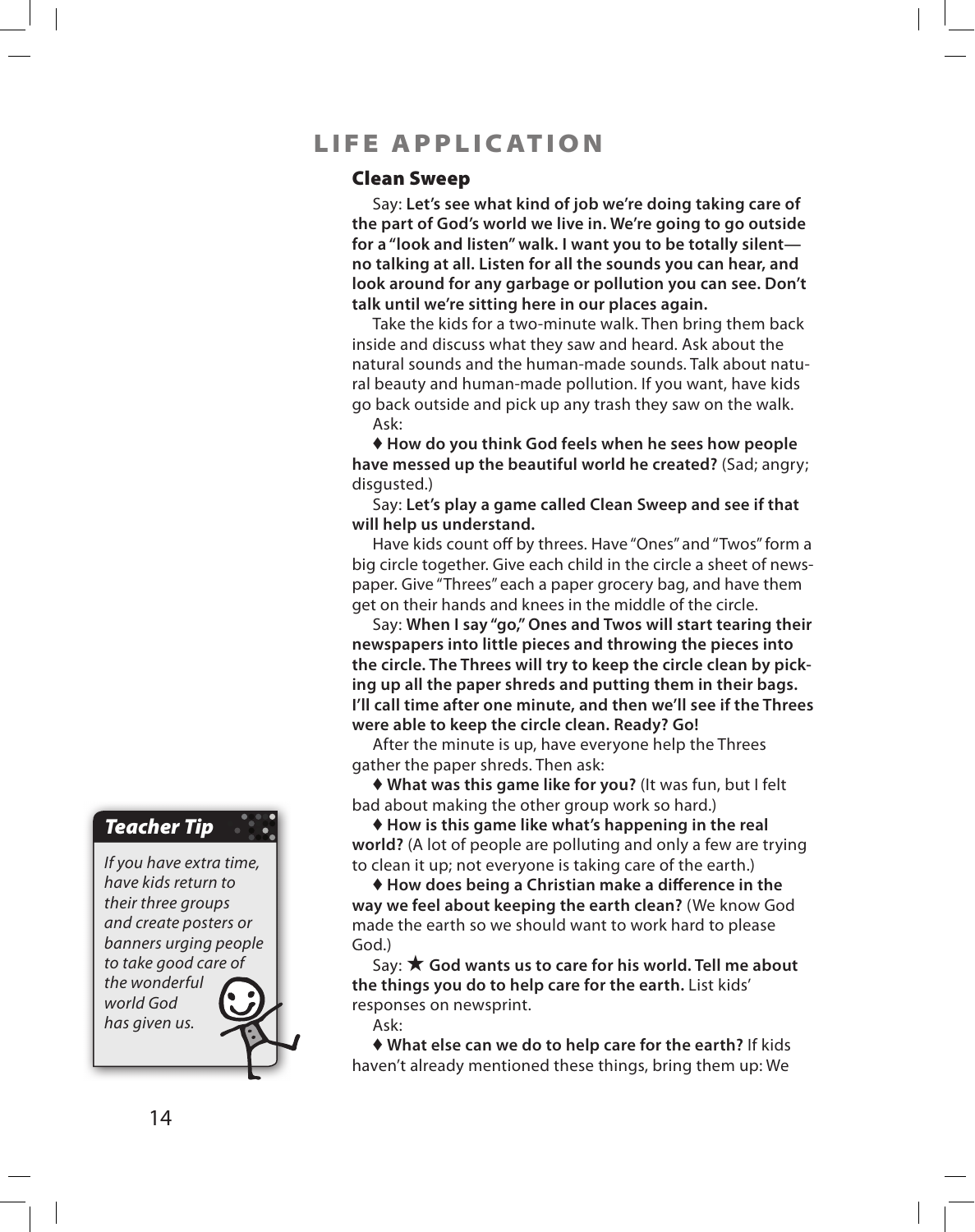can recycle, walk or ride a bike instead of asking for a ride in a car, correctly take care of our trash, use water and other resources carefully.

Record these ideas on newsprint, as well.

# **COMMITMENT**

#### Our Favorite Things

Give kids each a photocopy of the "God's Wonderful World" handout and a crayon. Point out the Bible verse at the bottom and ask a volunteer to read it aloud.

Say: **You can see this handout is divided in half. On the left side of the page, draw your favorite thing from creation—it can be a flower, a tree, an animal or even a mountain. On the right side, draw or write about one thing you'll do this week to help take care of God's wonderful world.**

Allow a few minutes for drawing and writing, and then ask volunteers to share what they drew or wrote about. Encourage kids to share their plans with their parents.

# **CLOSING**

#### For All the Earth

Gather kids in a circle and lead them in sentence prayers. Have volunteers finish the sentence, "Thank you, God, for creating. . ." Close the prayer time by asking God's help in taking good care of his wonderful world.